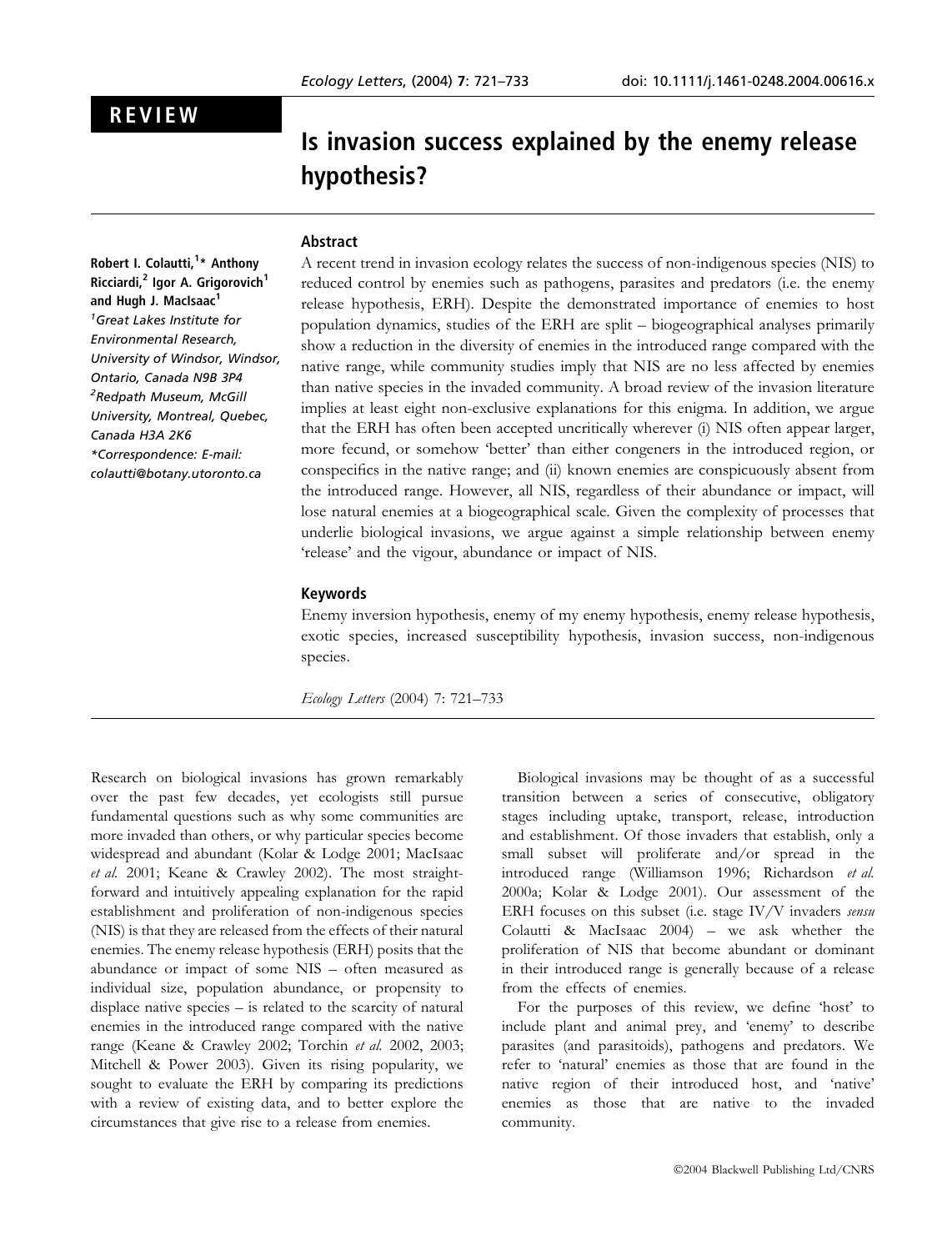#### IMPORTANCE OF ENEMIES

Not surprisingly, strong evidence for the impact of enemies on host fitness can be found in numerous case studies, independent of host origin. These effects are particularly conspicuous in parasitological and plant–herbivore studies (Hoffman & Schubert 1984; Bigger & Marvier 1998; Torchin et al. 2001; Hudson et al. 2002). Likewise, the overwhelming success of several classical biological control (biocontrol) agents highlights the potential importance of natural enemies in controlling the population dynamics of their host (e.g. see McFadyen 1998); this has been cited as evidence for the ERH (DeLoach 1995). However, a large proportion (c. 40–80%) of biocontrol agents fail to effectively control their hosts despite careful screening procedures (Williamson 1996; Denoth et al. 2002). Even where successful, control of hosts by biocontrol agents may be attributable to processes that are unrelated to enemy release. For example, classical biocontrol agents (i.e. natural enemies) are themselves NIS and therefore may benefit from whatever processes are responsible for the profound success of other NIS. Release of the biocontrol agent itself from enemies and competitors is one such process (Keane & Crawley 2002), but others include environmental variables, human activity, selection for invasive genotypes, and facilitative interactions with other species in the community (Williamson 1996; Simberloff & Von Holle 1999; Richardson et al. 2000b; Kolar & Lodge 2001; Maron & Vilà 2001; Bruno et al. 2003; Daehler 2003; Duncan et al. 2003).

## TESTS OF THE ERH

We searched the ecological literature published over the past 10 years and found 25 studies that tested various aspects of the ERH, over half of which (60%) generally supported ERH predictions (Table 1). These studies could be divided into two categories based on the scale of analysis; 'biogeographical' studies examined native and introduced populations of a given host, while 'community' studies compared native species and NIS co-occurring within the same community. Each category could be further divided into studies that used a correlative approach and those that used experiments, field surveys, or other comparative methods (Table 1). Eight studies examined the presence or effects of parasites, pathogens or predators on native and introduced populations of a single host species (Table 1: 'biogeographical/comparative' studies). Of these, Fenner & Lee (2001) surveyed only the incidence of a seed predator, while Memmott et al. (2000) examined diversity and biomass of enemies without measuring their impact. Torchin et al. (2001) and Wolfe (2002) examined both incidence of enemies and their effect. Each study found support for the

ERH, but none used experimentation to confirm that enemies were responsible for the observed patterns. However, DeWalt et al. (2004) found a significant effect of fungicide and pesticide treatments in understory but not open habitats. Beckstead & Parker (2003) found evidence for a reduction in pathogenic nematodes in an introduced population of European beachgrass (Ammophila arenaria), but soil sterilization experiments revealed that this pattern did not translate into any increase in seed germination, seedling survival or growth rate. Conversely, Reinhart et al. (2003) and Callaway et al. (2004) found that soil pathogen exclusion improved performance of NIS grown on native soil more than those grown on soil from the introduced range. In the latter two cases, the authors suggested that a build up of soil pathogens resulted in a negative feedback that limited abundance of the host in the native range but less so in the introduced range.

In general, observational evidence at a biogeographical scale does suggest an important role for enemy release in invasive species, but only four studies used enemy exclusion to confirm significant, demographic impacts, and only two of these, both dealing with soil pathogens, found unconditional evidence to support the ERH. However, none of the soil microbe experiments in our review differentiated between the effects of pathogenic and facilitative interactions. Thus a reduction in the negative effects of soil microbes could be the result of a reduction in negative interactions or a corresponding increase in the effects of facilitators. We therefore stress caution when citing the results of soil microbe experiments as evidence for the ERH. Four additional studies each compared the diversity or richness of pathogen or parasite species, in native and introduced ranges, for a number of host NIS (Table 1: 'biogeographical/correlative' studies). All support the view that there are generally more species of enemy associated with NIS in their native than introduced range. Therefore, both comparative and correlative studies at biogeographical scales suggest that species experience a release from natural enemies.

If biogeographical studies examine a host's release from its natural enemies, then community studies should give some indication of the relative impact of enemies on coexisting native species and NIS. Interestingly, support for the ERH at the community level is much more equivocal than support from biogeographical studies. For example, Clay (1995) found that grasses native to the United States have, on average, fewer pathogen species than co-occurring NIS (Table 1: 'community/correlative' studies). Twelve additional studies compared the effect of enemies on native and NIS (usually congeners) within the same community. Results from community level studies do not generally support the ERH as NIS were affected by enemies less than native species in only four of the 13 studies, with four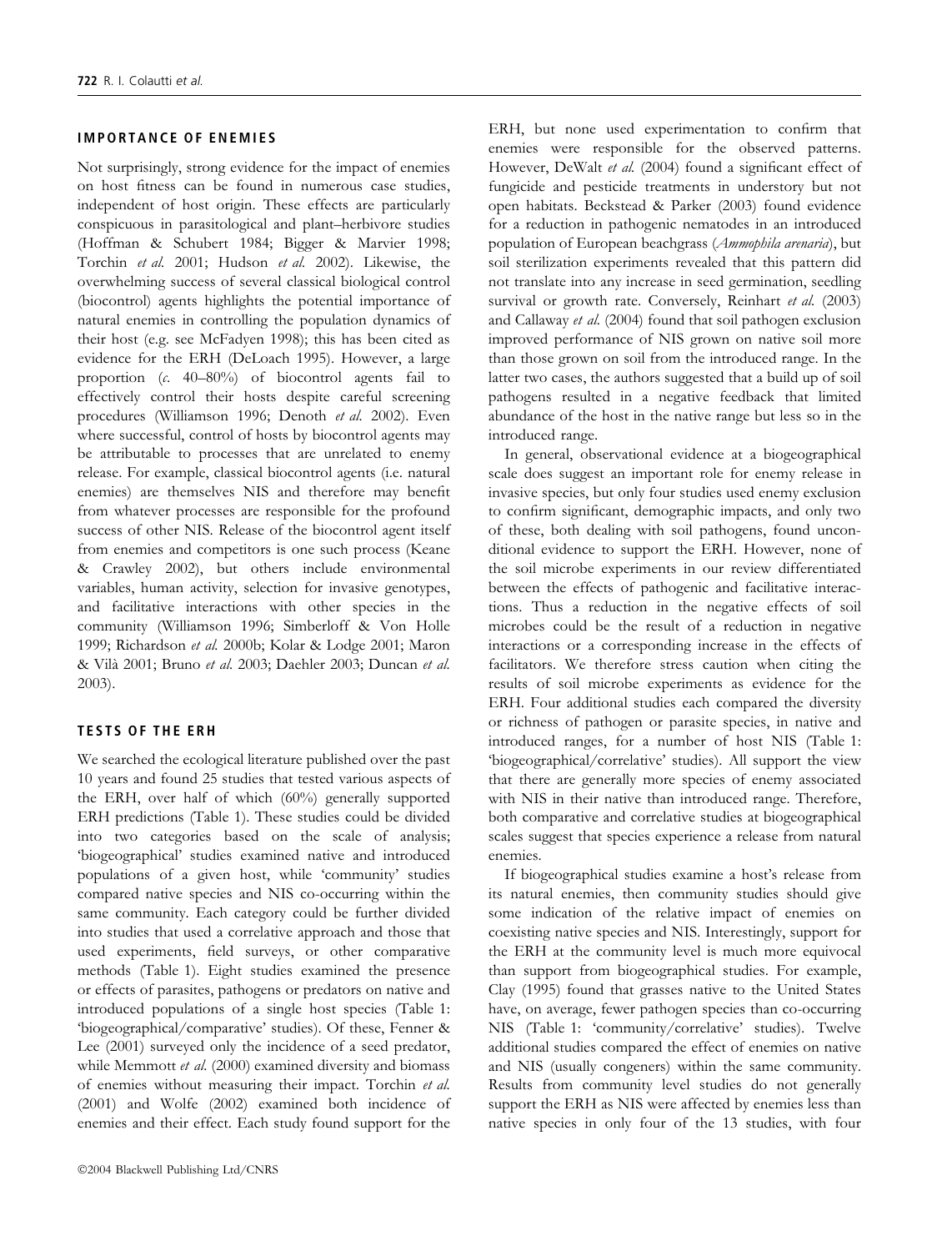Table 1 A review of recent studies (published since 1994) that test assumptions of the enemy release hypothesis (ERH). Biogeographical studies are those that compare native and introduced populations of the same species, while *community* studies examine native and non-indigenous species (often congeners) co-occurring within the same community. Each group is further divided into studies that used correlative statistical techniques of natural populations, and those that used common garden experiments, field manipulations, or other *comparative* methods. Studies that support the ERH are indicated by '+', those finding no support are indicated by 'n.s.' and those finding results opposite to ERH predictions are indicated by '-'. For the *comparative*, *community* group of studies, where NIS and native species were not paired for analysis, the numbers of species in brackets represent the subset of total species examined that were non-indigenous

| Studies                    | Support for ERH | Number of host species         |
|----------------------------|-----------------|--------------------------------|
| Biogeographical            |                 |                                |
| Comparative                |                 |                                |
| Beckstead & Parker (2003)  | n.s.            | One plant                      |
| Callaway et al. (2004)     | $+$             | One plant                      |
| DeWalt et al. (2004)       | $+$             | One plant                      |
| Fenner & Lee (2001)        | $+$             | One plant                      |
| Memmott et al. (2000)      | $+$             | One plant                      |
| Reinhart et al. (2003)     | $+$             | One plant                      |
| Torchin et al. (2001)      | $+$             | One aquatic invertebrate       |
| Wolfe (2002)               | $+$             | One plant                      |
| Correlative                |                 |                                |
| Mitchell & Power (2003)    | $+$             | 473 plants                     |
| *Poulin & Mouillot (2003)  | $^{+}$          | Two fishes                     |
| †Torchin et al. $(2002)$   | $+/-$           | 10 aquatic invertebrates       |
| Torchin et al. (2003)      | $+$             | 26 animals                     |
| Community                  |                 |                                |
| Comparative                |                 |                                |
| Agrawal & Kotanen (2003)   |                 | 15 congeneric pairs of plants  |
| Bellingham (1998)          |                 | One pair of plants             |
| Blaney & Kotanen (2001a)   | n.s.            | 15 congeneric pairs of plants  |
| Blaney & Kotanen (2001b)   | n.s.            | 43 (21 NIS) plants             |
| Blaney & Kotanen (2002)    | n.s.            | 39 (20 NIS) plants             |
| Goergen & Daehler (2001)   | $^{+}$          | One pair of plants             |
| Gross et al. (2001)        |                 | One pair of plants             |
| Lesica & Miles (1999)      | $+$             | One pair of plants             |
| Novotny et al. $(2003)$    | n.s.            | 71 (two NIS) plants            |
| Radho-Toly et al. (2001)   | n.s.            | Two congeneric pairs of plants |
| Schierenbeck et al. (1994) | $^{+}$          | One congeneric pair of plants  |
| Siemann & Rogers (2003b)   | $^{+}$          | One pair of plants             |
| Correlative                |                 |                                |
| Clay (1995)                |                 | 767 plants                     |

\*Poulin & Mouillot (2003) found that introduced populations had higher taxonomic diversity, but that native populations had a higher total diversity; thus the results are not contradictory to the other papers in this category.

Torchin et al. (2002) found fewer parasite species (+ support), but a higher overall prevalence  $(-$  support) in native populations.

studies showing the opposite trend (Table 1: 'Community' studies). Several studies that supported predictions of the ERH at a community level examined only a single pair of species, and as noted by Daehler (2003), several involved enemies that occurred at unusually high densities. In a common garden experiment on multiple host species, Agrawal & Kotanen (2003) noted that while some NIS were less affected by herbivory than native congeners, many were not, and the overall trend was actually in the reverse direction. Moreover, patterns of enemy release were not easily explained by the abundance or 'invasiveness' of the host NIS.

Overall there is evidence for enemy release of a few species at a community scale, but there is no apparent generality to this phenomenon. Studies of enemy release therefore represent somewhat of an enigma in that there

appears to be a general trend for a reduction in enemy diversity at a biogeographical scale, but with little evidence for 'release' from the effects of enemies in invaded communities. Below we explore some possible explanations for this apparent discrepancy, as outlined in Table 2.

## TWO TYPES OF ENEMY RELEASE

Studies of the ERH may have overlooked the differences between enemies with strong effects and those for which hosts have developed defences. Given that host species have evolved defences to some but presumably not all of their natural enemies, there are two pathways through which a host may be 'released' from the effects of enemies. The first occurs when a host species has low resistance to, and is therefore strongly regulated by, one or more enemy species.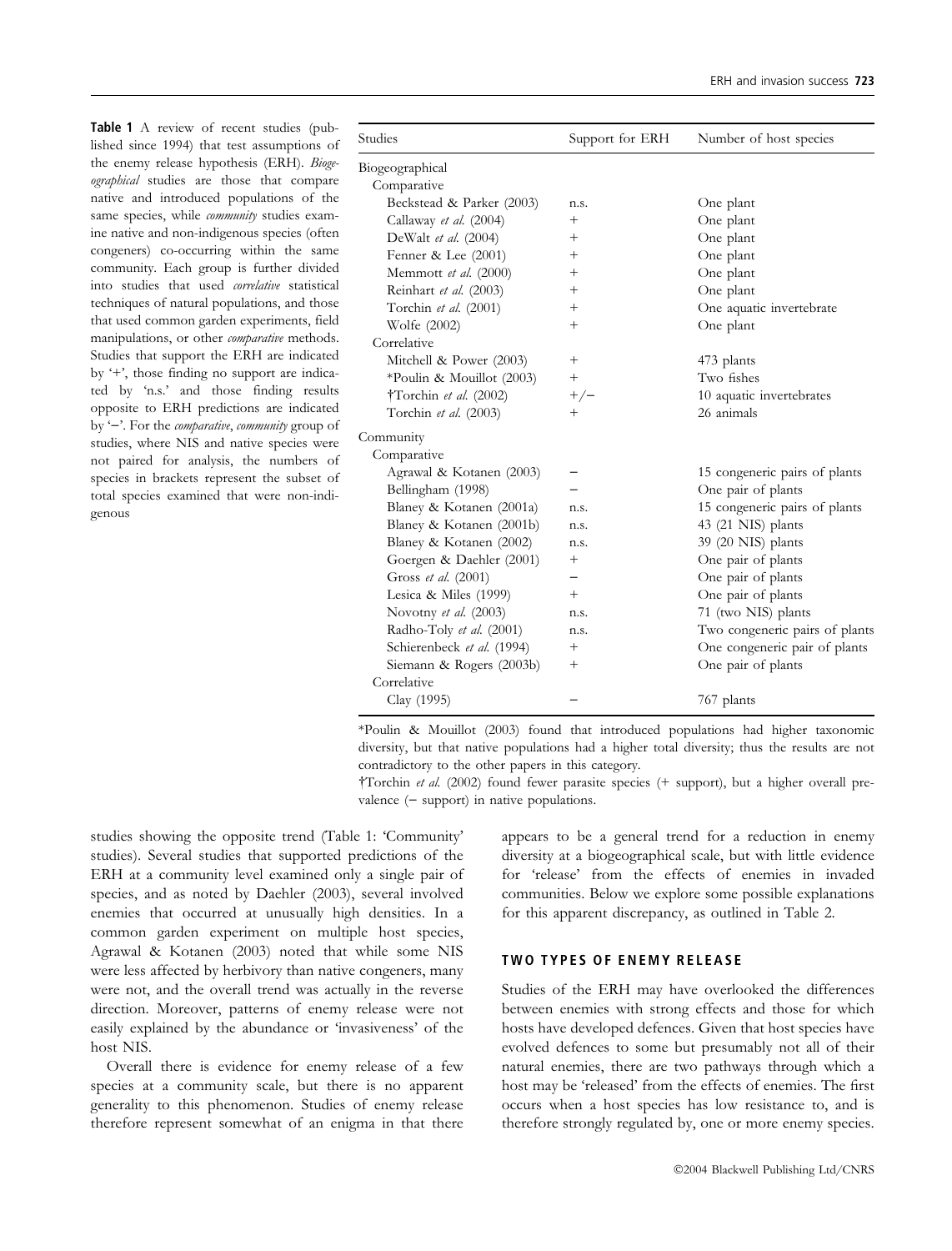| Section                                           | Hypothesis                                                                                                                                                                                                                                                                                                                         | Examples                                                                                                                                                                             |
|---------------------------------------------------|------------------------------------------------------------------------------------------------------------------------------------------------------------------------------------------------------------------------------------------------------------------------------------------------------------------------------------|--------------------------------------------------------------------------------------------------------------------------------------------------------------------------------------|
| Two types of enemy release                        | Compensatory vs. regulatory release<br>Failure to acknowledge two types of enemy release<br>may have led to erroneous conclusions about the<br>net effect of enemy loss at biogeographical scales                                                                                                                                  | Fritz & Simms (1992);Blossey &<br>Nötzold (1995); Strauss &<br>Agrawal (1999)                                                                                                        |
| Propagule bias and patterns<br>of enemy diversity | Propagule biases<br>Biogeographical patterns of enemy release are<br>artefacts of sampling design                                                                                                                                                                                                                                  | Southwood (1982); Clay (1995);<br>Duncan et al. (2003); Colautti &<br>MacIsaac (2004)                                                                                                |
| Invasion bottlenecks                              | All NIS lose enemies<br>All NIS, regardless of their impact, are expected to<br>lose enemies due to invasion bottlenecks, yet few<br>studies have considered whether patterns of enemy<br>release can account for innocuous, or non-invasive NIS                                                                                   | Torchin et al. (2002, 2003);<br>Mitchell & Power (2003)                                                                                                                              |
| Endpoints of enemy release                        | Other biotic and abiotic factors<br>Enemy release identified in in vitro experiments do not<br>translate into increased vigour or fitness in situ                                                                                                                                                                                  | No studies reviewed here have<br>tested this directly                                                                                                                                |
| The effect of native enemies                      | Native enemies<br>NIS are naïve hosts for enemies native to the invaded<br>community, offsetting a biogeographical release<br>Increased susceptibility hypothesis (ISH)<br>Genetic bottlenecks increase susceptibility of NIS to                                                                                                   | Maron & Vilà (2001);<br>Keane & Crawley (2002)<br>See Barrett & Shore (1989)                                                                                                         |
|                                                   | enemies in the introduced range<br>Loss of polymorphic defences<br>Bottlenecks and founder effects reduce the variability<br>of polymorphic defences, resulting in stronger effects<br>of native and natural enemies, despite a biogeographical                                                                                    | Indirect evidence only: Barrett &<br>Shore (1989); Lively (1999);<br>Holland (2001); Carr &<br>Eubanks (2002)                                                                        |
| The effect of natural enemies                     | release<br>Enemy inversion hypothesis (EIH)<br>Novel biotic and/or abiotic factors reduce, or even<br>reverse the net effect of enemies<br>Enemy of my enemy hypothesis (EEH)<br>Natural enemies have a stronger effect on native<br>competitors; the NIS benefits through apparent<br>competition, or hyperpredation, rather than | See Pearson et al. (2000);<br>Pearson & Ortega (2001);<br>Pearson & Callaway (2003)<br>Reynolds (1988); Fritts &<br>Rodda (1998); Courchamp et al.<br>(1999); Tompkins et al. (2003) |
| Key areas of future research                      | enemy release<br>Sampling bias<br>Studies examining only a few host species are biased<br>towards those finding positive results                                                                                                                                                                                                   | We found no studies testing enemy<br>release of innocuous invaders                                                                                                                   |

Table 2 Some explanations for the observed differences between biogeographical and community studies of enemy 'release'. Acronyms are used for non-indigenous species (NIS) and the enemy release hypothesis (ERH)

In such cases, the loss of enemies during the invasion process could result in direct changes to survivorship, fecundity, biomass or other demographic parameters (i.e. a regulatory release). Alternatively, the loss of enemies against which a host is well defended would be of little consequence for the host populations. If, however, there were costs to defence, then the loss of enemies could result in an indirect release, as the limited resources utilized for defence were reallocated elsewhere (i.e. a compensatory release). Evidence for a trade-off between defence and other fitness parameters is accumulating (Fritz & Simms 1992; Bergelson & Purrington 1996; Strauss & Agrawal 1999), while regulatory effects are well documented (see 'Importance of Enemies' above). It should be noted that regulatory and compensatory release are not mutually exclusive. For example, both forms of release could be active in an introduced population released from a predator that both caused significant damage to, and elicited a defensive reaction from, its host.

The distinction between regulatory and compensatory release is subtle but important for a number of reasons, a few of which we outline here. First, regulatory release is an immediate effect, whereas compensatory release may occur over ecological time, as limiting resources are re-allocated away from defence, or over evolutionary time, as genotypes with costly defences are selected out of introduced populations. However, the generality of the latter 'evolution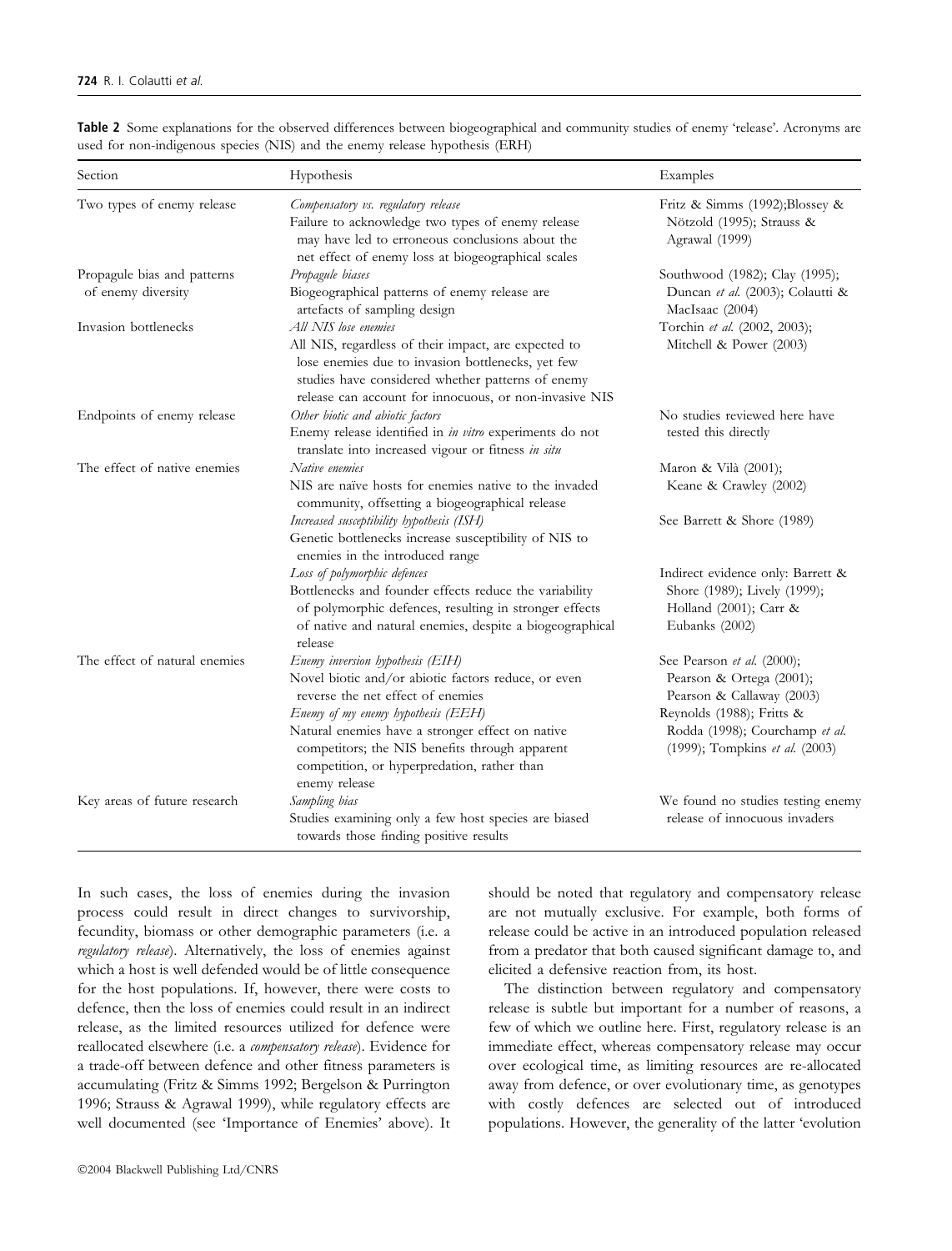of increased competitive ability' (EICA; sensu Blossey & Nötzold 1995) has received conflicting support (Willis et al. 2000; van Kleunen & Schmid 2003 but see Leger & Rice 2003; Siemann & Rogers 2003a). Second, as noted above, available evidence seems to be skewed towards regulatory rather than compensatory release. For example, Agrawal et al. (1999) noted that trade-offs might only be apparent where multiple fitness characteristics are examined together, as slight improvements to each characteristic may be masked by statistical variance. It therefore seems necessary to question whether this low level of release can be responsible for the significant levels of abundance in, or dominance of, natural habitats that are characteristic of many stage IVb/V invaders. Finally, a distinction is important because release of specialized defences from co-evolved enemies is more likely to be skewed towards a compensatory release pathway. This owes to stronger host defences, and consequently reduced enemy effects, that are characteristic of co-evolutionary interactions. A host will not experience a release from enemies, but rather an exchange, if enemies in the invaded range elicit the same response as the enemies that are lost. NIS with native congeners in the invaded range may therefore benefit less from compensatory enemy release because host-switching will be more common than for distantly related NIS. However, it is uncertain how much variation in the success of NIS can be explained by the existence of congeners in the invaded community (Agrawal & Kotanen 2003).

Some confusion surrounding specific predictions of the ERH may arise through a failure to acknowledge the difference between regulatory release, which requires that enemies have an appreciable effect, and compensatory release, which assumes that enemies have a minimal effect because of costly defences. Despite these differences for the role of enemies, both predict an advantage for a 'released' host, albeit at different time scales. The disagreement between biogeographical and community studies in Table 1 may be explained if defences are not particularly costly. In such cases, the loss of many enemies with little regulatory effect would have little consequence for introduced populations of the host species.

## PROPAGULE BIAS AND PATTERNS OF ENEMY **DIVERSITY**

Patterns of enemy release that are based on the richness or diversity of enemy species may be confounded by biases in research effort or by the contrast group selected from the source region. Potential NIS and their enemies may be better studied in their native rather than their introduced ranges, and as such, more enemies would be expected in native populations simply because of sampling effort (Mitchell & Power 2003; Torchin et al. 2003). For example, of 26 randomly selected studies that addressed parasites of three globally invasive vertebrate species (i.e. rat, mosquitofish and rabbit), only five dealt with parasites found in the introduced ranges (Torchin et al. 2003). This problem should be particularly acute for recent invasions, wherein enemies of native populations are more likely to be studied because of a relatively larger range and longer residence time. In fact, the magnitude of this bias may be proportional to some function of the time since invasion over the native range area.

More importantly, richness-based measurements of 'enemy release' require knowledge of the number of enemies in the source *population*, rather than the native range per se. The native range of a given species may consist of many smaller populations, or may at least contain a heterogeneous assemblage of enemies. Studies that have explicitly compared range sizes with the number of co-occurring enemies for both introduced and native ranges of plant species have concluded that the best predictor of enemy diversity is the size of the host range, rather than status as native or introduced (Southwood et al. 1982; Clay 1995). Thus, spatial variation in enemy occurrence within the source range may be pronounced. For example, each population in the native range may have its own subset of enemies. As invading propagules are probably not drawn randomly from across their entire native range, the number of enemies available to be introduced to a new area with their hosts will be much lower than that represented by the total number available from across the realm (i.e. source region filter in Fig. 1). The use of cumulative numbers drawn from across an entire source biogeographical realm are therefore inappropriate because they could substantially overestimate the number of enemies available for transport to a new region, even if both native and introduced ranges are of similar size. We use the term 'propagule bias' to describe cases like this, where the confounding effects of non-random selection at early stages of the invasion process may bias patterns apparent at later stages (Colautti & MacIsaac 2004).

A more appropriate contrast would consider only those enemies found in the region(s) from which the colonist population was likely drawn. Where historical data is inadequate, identification of invasion pathways should help clarify the region(s) to be considered in developing candidate lists of enemies available for transport to new areas (MacIsaac et al. 2001; Hänfling et al. 2002). Where both genetic data and historical information are inconclusive, an alternative method may be to average the enemy diversity across a number of populations. However, it is unclear how representative this would be because introductions may often be non-random samples of native populations. In the Laurentian Great Lakes, for example, most aquatic NIS are believed to be derived from populations invading north-western Europe because of patterns of shipping traffic, which is the dominant vector of introduc-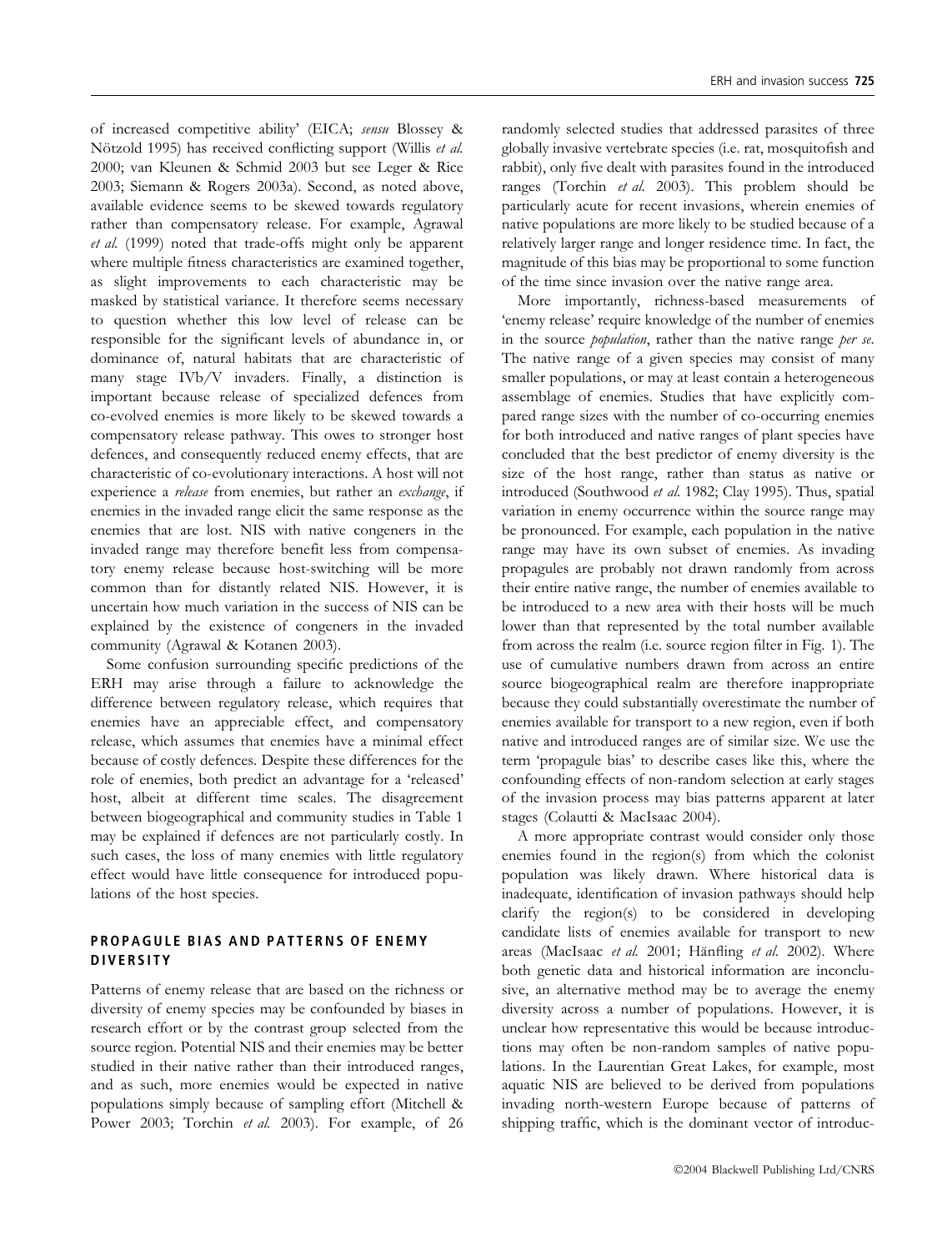

Figure 1 Mechanisms of apparent and realised enemy reduction for a host species (A). The size of A is related to the expected impact of enemy loss from each filter on host fitness. From right to left, subsampling of the biogeographical region (source region filter) results in an 'apparent' reduction in enemy species  $(E_{1-40})$  with no impact on introduced host populations. Subsampling of the actual source population (colonist subsample filter) is likely to cause the loss of only rare enemies, such that net effects on host population are uncertain. Transport of a subsample of enemies (transport uptake filter) that may experience mortality during transport (transport survival filter) or establishment (establishment filter) results in a 'realized' reduction in enemies that likely does lead to increased fitness. Finally, host switching by native enemies  $(N<sub>E1-12</sub>)$  in the introduced range may counteract the effects of 'realized' enemy reduction, while still maintaining a pattern of 'apparent' reduction at a biogeographical scale.

tion (MacIsaac et al. 2001; Ricciardi 2001; Grigorovich et al. 2003).

This potential for propagule bias at numerous invasion stages suggests to us that an analysis of regional enemy assemblages – such as the comparison of the number of enemy species on two different continents – may be a noninformative test of the ERH. A population-level analysis seems far more appropriate given that host species abundance is regulated at the level of population, not range. Propagule biases may help to explain the discrepancy between correlative biogeographical studies and the community-level studies in Table 1.

## INVASION BOTTLENECKS

Despite the problems inherent in biogeographical studies of enemy diversity, a number of mechanisms exist by which introduced populations may lose associated enemies that were present in native populations (see Paterson et al. 1999; Torchin et al. 2002). Because of the limited number of propagules typically associated with introduction events, their transportation to novel environments effectively results in a subsampling of source populations, reducing the likelihood of introducing rare enemies (i.e. a founder effect, see colonist subsample filter; Fig. 1). However, it is

unclear to what extent the loss of rare enemies will result in an effective 'release' for their host, as it is the most common enemies that typically have the greatest effects (Hudson et al. 2002). The number of transported individuals that become introduced may be further constrained by differential mortality of infected or parasitized propagules (Mitchell & Power 2003; Torchin et al. 2003) and by harsh conditions during transport (see transport survival filter; Fig. 1). Furthermore, transport vectors may predispose an invader to arrive without its enemies; for example, planktonic larval stages of aquatic invertebrates may lack parasites associated with adults (e.g. zebra mussels; Molloy et al. 1997; see transport uptake filter; Fig. 1). To complete their life cycle, many parasites (e.g. trematodes; Hudson et al. 2002) require multiple host species, and therefore would not establish in novel habitats without alternative hosts (see establishment filter; Fig. 1). Finally, human selection could influence the number of parasites available for transfer to the new habitat. For example, it is well established that female birds may preferentially select healthy-appearing mates with low parasite burdens (Andersson 1994; Saks et al. 2003; see transport uptake filter, Fig. 1); if human importers of plants or animals select colonists that are relatively free of parasites, then the number of enemies available for transfer to the new ecosystem will be correspondingly lower (see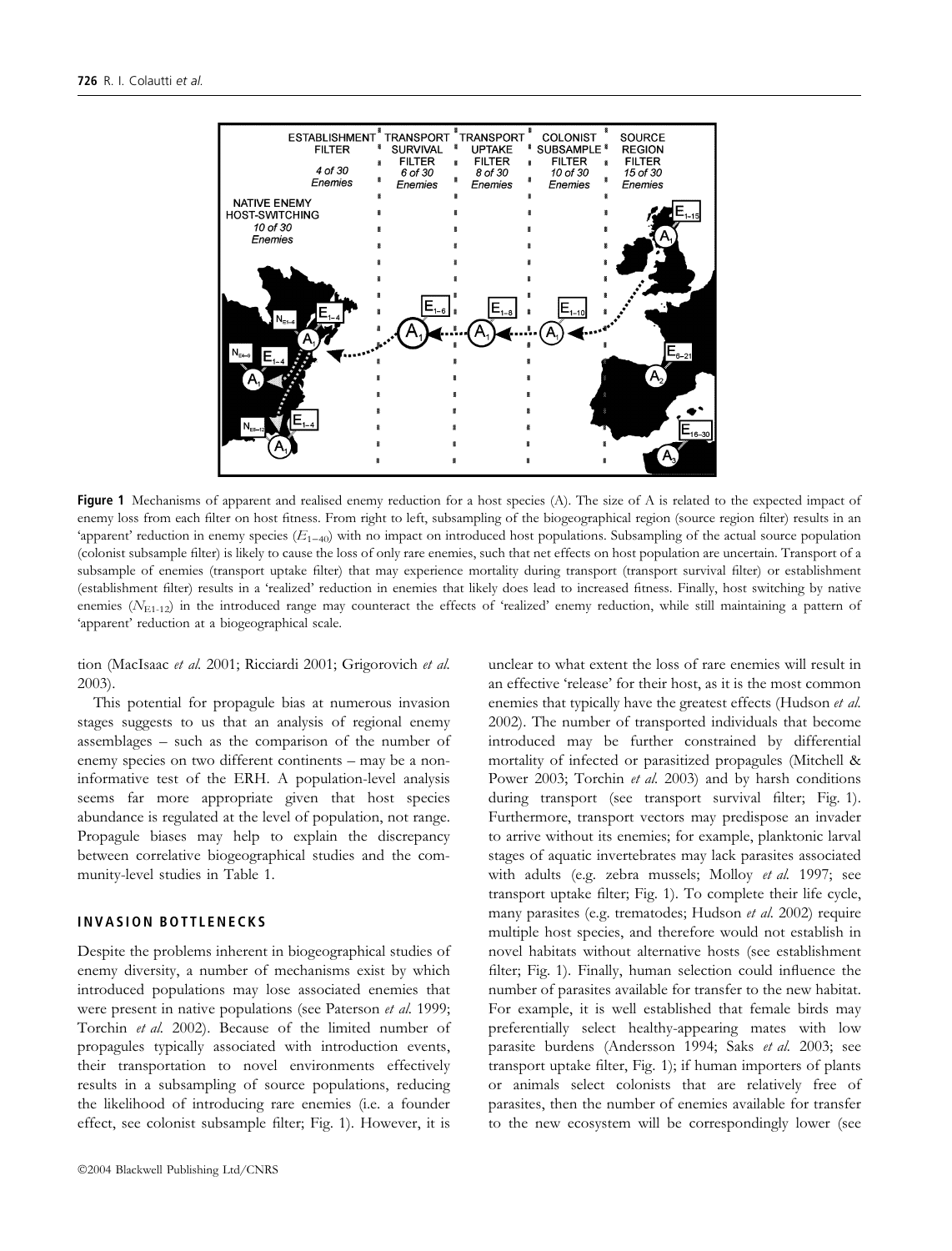transport uptake filter; Fig. 1). If transition through the stages of transport, introduction and establishment is dependent upon the health of the host NIS, then it may be expected that enemies with strong effects will be more readily excluded from introduced populations. We may therefore conclude that regulatory release will be more common than compensatory release in these circumstances.

Unlike 'propagule biases', the invasion bottlenecks outlined above are expected to impact host populations. However, given all the possible mechanisms of enemy release, most or all NIS will likely experience some degree of release from natural enemies at a biogeographical scale. Caution is therefore warranted when drawing inferences that are based merely on observed reductions of natural enemies, as this reduction is expected for all established NIS, independent of their invasion 'stage' or impact. This may help to further explain the discrepancy between studies at biogeographical and community levels because all NIS lose enemies at a biogeographical scale, regardless of their release from enemies at the community level.

## END-POINTS OF ENEMY RELEASE

It has been noted that individuals in introduced populations are often larger than conspecifics in the native range (Crawley 1987; Grosholz & Ruiz 2003). It is unclear, although often speculated, that enemy release is responsible for this pattern. It is also unclear whether characteristics like increased size are even generally true for NIS (Thébaud & Simberloff 2001). Studies that examine the impact, rather than diversity, of enemies, typically examine reproduction, mortality and/or biomass of the host plant, although any number of demographic or life-history characteristics conceivably may be 'enhanced' through the loss of natural enemies. These parameters are likely chosen because they are generally accepted as correlates of fitness. However, even where results are significant in vitro, they may not be responsible for the increased abundance or dominance of NIS in situ. For example, Reinhart et al. (2003) found that Prunus serotina seedlings were harmed by soil pathogens in the native range but not the introduced range. However, Reinhart et al. (2003) also found that Prunus seedlings grew more than twice as well on non-native than on native soil, regardless of sterilization. In other words, soil pathogens increased the mortality of seedlings grown at high density in the native range, but something else, probably abiotic conditions of the soil, caused a doubling of biomass in soil from the introduced range. This raises an important question about the relative importance of enemy release compared with other factors in affecting patterns of NIS abundance or dominance in situ.

It is also important to consider that some characteristics may grant little advantage over competitors, even if there is a

fitness advantage over conspecifics. In some plant invasions, for example, increased fecundity or survivorship may provide little advantage where abundance is limited by competitive interactions with native species for limiting resources. Alternatively, increased competitive ability may not be useful where abundance is propagule limited, such as in highly disturbed sites. Here again, enemy release would not be an important driver of host abundance or dominance in situ, despite an apparent pattern of increased fitness in vitro. In other words, characteristics that increase fitness compared with conspecifics do not necessarily translate into an advantage over congeners or competitors. We therefore caution against acceptance of enhanced fitness characteristics as evidence for the ERH without demonstration of their cause (beyond a simple correlation with enemy impact), their relative importance compared with other factors, and their ultimate effect on the host population in situ. This could help to clarify results from biogeographical experiments, which show intraspecific fitness increases, and community experiments, which show little interspecific increase.

## THE EFFECT OF NATIVE ENEMIES

Another key consideration for the ERH is whether NIS are less vulnerable to enemies in the invaded region than are native species. In other words, is host switching rare by native enemies in the introduced range, and where it occurs do they inflict less damage on NIS than on native species? Some evidence exists in support of this assumption, but it is by no means universal (Table 1; see also Maron & Vila` 2001; Keane & Crawley 2002; Agrawal & Kotanen 2003).

In fact, two lines of reasoning suggest that NIS should be more susceptible than native hosts to the effects of native enemies. First, invasion bottlenecks may reduce the genetic diversity of polymorphic defences (e.g. cyanogenic glycosides, recognition sites of the major histocompatibility complex) that are important in avoiding disease outbreaks (e.g. Lively 1999; Carr & Eubanks 2002). If this is true, then enemies will have disproportionate effects on populations of NIS compared with more genetically diverse native species. Thus, factors reducing the number of co-evolved enemy species could also result in higher levels of attack by not only native enemies, but by natural enemies that are successfully introduced. Although it is not known how strong a bottleneck must be to reduce polymorphic defences, genetic bottlenecks caused by founder effects have been identified in many NIS (Tsutsui et al. 2000; Cristescu et al. 2001) but not others (Holland 2001), and may be confounded by high rates of inbreeding among newly founded populations (see Barrett & Shore 1989). Second and more importantly, NIS represent naïve hosts to native enemies, which can result in novel, and sometimes profound instances of attack (i.e. 'new associ-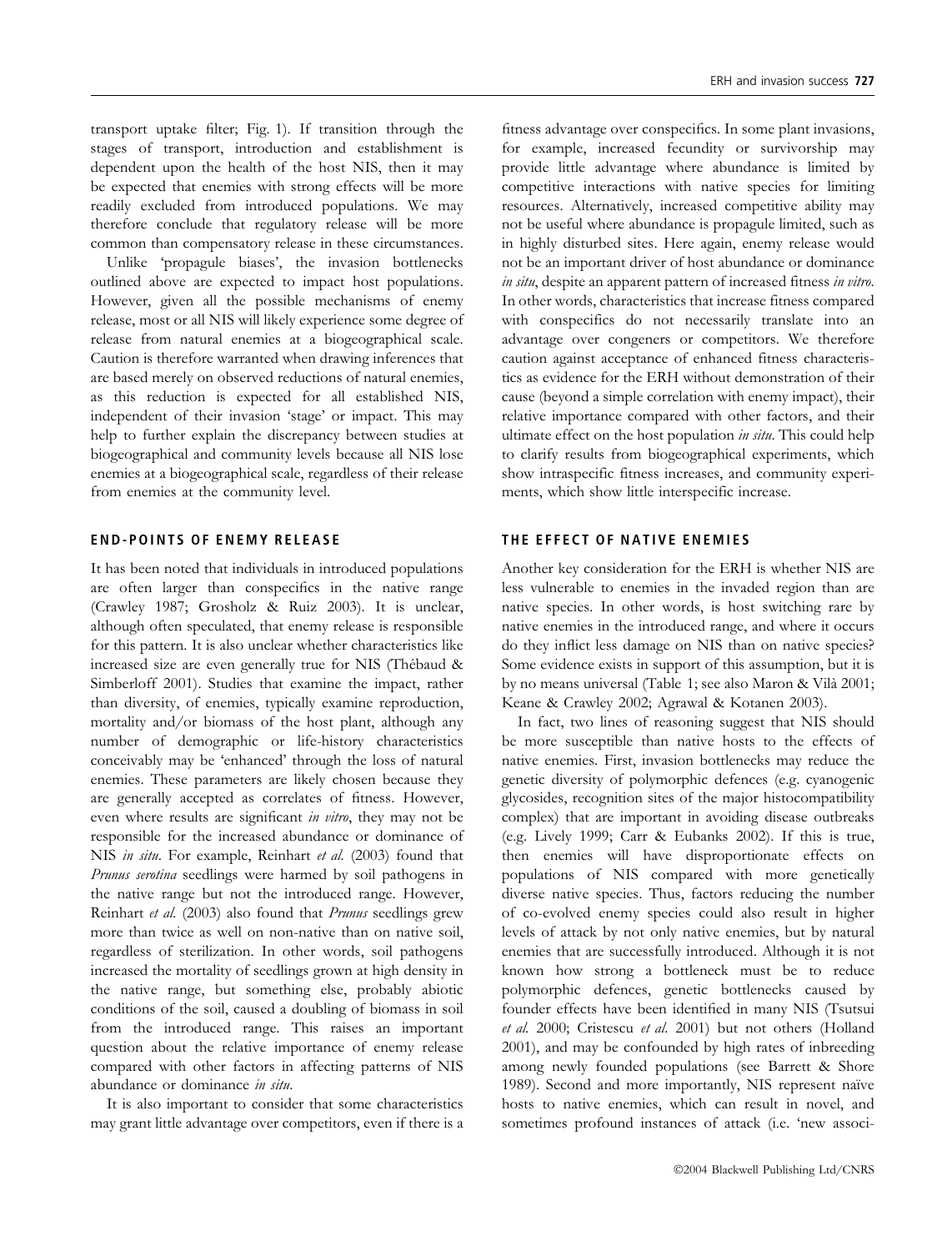

Figure 2 Expected effects of enemies on the abundance or dominance of non-indigenous species (NIS). A host species (A) in its native range (centre of diagram) is affected by natural enemies (E) that may have varying effects in the introduced range: ERH/ EICA, a reduction in the number of natural enemies leads to increased fitness or vigour of host NIS; EIH, disruption of complex species interactions reduces or reverses the effects of enemies, possibly through interactions with native species (N); EEH, host switching by introduced enemies results in decreased fitness or vigour of native competitors (N) and proliferation of A; ISH, genetic bottlenecks lead to strong effects by a few introduced enemies (E) and by some of those already present  $(N_{\rm E})$ , decreasing the vigour of A. Relative population responses by invading species (A) and native species (N) are denoted by size of the corresponding circles. Strength of negative  $(-)$  and positive  $(+)$  species interactions are indicated by size of the interaction circles. See text for definitions and examples of interaction acronyms.

ations principle'; Hokkanen & Pimentel 1989). Moreover, these two possibilities may interact synergistically such that naïveté is compounded by the loss of defences because of invasion bottlenecks. We call this the 'increased susceptibility hypothesis' (ISH; Fig. 2). Introduced populations could therefore be subjected to greater enemy effects than the source population, or native congeners in the same community, although it may involve a smaller complement of enemy species.

Contrary to current biocontrol practices, the ISH suggests that the best strategy for control of NIS may be the introduction of native enemies to newly founded populations of invaders. Unlike classical biocontrol, this method would not involve introducing NIS to control NIS, and therefore may not suffer many of the drawbacks of classical biocontrol methods (e.g. see Louda et al. 2003; Pearson & Callaway 2003). To the best of our knowledge, no studies

have tested the ISH directly. However, Torchin et al. (2002) noted that the average parasite prevalence for marine NIS was more than twice that of native populations, although the overall number of enemy species was reduced in introduced populations. This suggests that the ISH could be an important and under-appreciated consideration in studies of enemy release. This phenomenon may also help to explain the disjunction between biogeographical correlations of enemy release and experimental studies at the community level (Table 1), as NIS hosts lose several enemies from their native range, but gain a few with large impacts in communities where they are introduced. Reduced diversity of defences may be yet another alternative to the ERH to explain the success of certain biocontrol agents.

## THE EFFECT OF NATURAL ENEMIES

Studies of the ERH generally assume that NIS benefit from a loss of natural enemies during the invasion process. As noted above, however, the net effect of natural enemies may not be equal in the invaded and source regions. Alternative to the ISH, enemies may have a reduced, or even opposite effect on their host as a result of biotic or abiotic differences between communities in the native and introduced ranges. Two examples are outlined below.

#### Enemy inversion hypothesis

Natural enemies could have a reduced, or even opposite, net effect on their host between native and introduced ranges because of abiotic factors or through a restructuring of multispecies interactions (Pearson & Callaway 2003; Fig. 2). Inversions are likely to arise through direct changes, such as environmental conditions, or through subtle, indirect pathways because of complex species interactions in the new community. In one spectacular case, Pearson et al. (2000) found that larvae of two gall flies (Urophora affinis and U. quadrifasciata), introduced to control Centaurea maculosa (spotted knapweed), became a favoured meal of native Peromyscus maniculatus (deer mice), accounting for up to 86% of their diet. The mice readily consumed Urophora, reducing their impact to a level insufficient to control Centaurea. Furthermore, because Urophora larvae inhabit Centaurea flowerheads, the mice inadvertently consumed Centaurea seeds, providing a novel mechanism of local dispersal by the invasive plant (Pearson et al. 2000). Surprisingly, Pearson & Ortega (2001) later found viable Centaurea seeds in faecal pellets of Great Horned Owls (Bubo virginianus) that had apparently preyed upon the mice, thereby providing a novel mechanism for long-distance dispersal by Centaurea. Although deer mice in this example act as facilitators, it can be argued that the Urophora species have an indirect, but net positive impact on *Centaurea* in the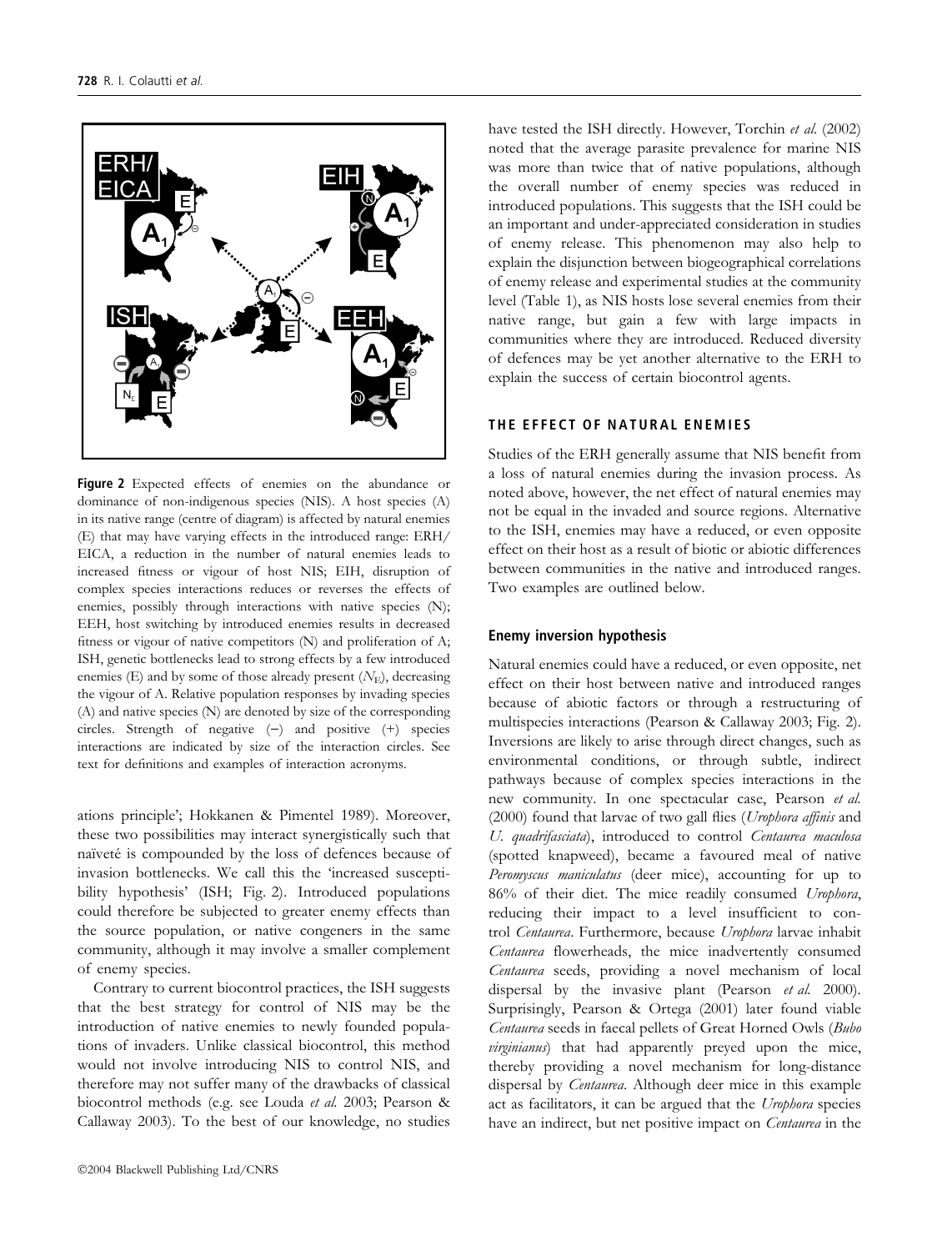introduced range, despite being a 'well-behaved' biocontrol agent (Pearson et al. 2000). The importance of changes to complex interactions within communities in native and introduced ranges remains largely unexplored, likely because of the great challenge inherent in studying multiple interactions.

## 'Enemy of my enemy' hypothesis

The enemy of my enemy hypothesis (EEH) takes its name from the proverb 'the enemy of my enemy is a friend of mine', which is often used to describe tri-trophic interactions and other types of mutualisms mediated through a negative effect on an enemy or competitor (e.g. Sabelis et al. 2001). Thus, the EEH predicts a net positive effect of 'enemies' on co-occurring NIS (Fig. 2). As such, it could be considered as a special case of the enemy inversion hypothesis (EIH). The introduction of particular natural enemies sometimes increases the success of the original hosts by differentially impacting native species through apparent competition (Hoffman & Schubert 1984; Juliano 1998; Lafferty & Gerber 2002; Louda & O'Brien 2002). For example, introduced American crayfish (Pacifastacus leniusculus) carried a fungal parasite (Aphanomyces astaci) that wiped out most native crayfish populations in Europe (Reynolds 1988). Similarly, the on-going replacement of native red squirrels (Sciurus vulgaris) in the UK by introduced grey squirrels (Sciurus carolinensis) appears to be the result of enhanced vulnerability of the former to a parapoxvirus introduced with the latter (Tompkins et al. 2003).

Through a special form of apparent competition, termed 'hyperpredation' (Courchamp et al. 1999), a well-adapted prey might sustain an introduced predator population as the latter exerts pressure on the naïve native species, potentially driving them to extinction. Such was the case when successive invasions of Guam brought the brown tree snake (Boiga irregularis) into contact with its co-evolved lizard prey, which facilitated the elimination of over a dozen endemic species of birds, reptiles and bats through intense predation (Fritts & Rodda 1998). Despite several case studies, empirical evidence for the relative importance of the EEH is lacking. However, results of some studies of the ERH may be better explained by the EEH. The comparative community studies in Table 1 that examined the effects of multiple enemies usually did not distinguish between the level of attack from native and introduced enemies.

## KEY AREAS OF FUTURE RESEARCH

Our discovery of contradictory evidence for the ERH in community and biogeographical studies (Table 1) remains enigmatic. In addition to the possibilities outlined above, studies finding positive support for the ERH may be overrepresented if they are more likely to be undertaken where preliminary observations implicate the potential importance of enemies, or if studies rejecting the hypothesis (i.e. finding no difference in enemy effects) are less likely to be published. Nevertheless, we cannot rule out that NIS may be somehow more 'tolerant' than native species subjected to similar levels of attack within the invaded community. However, such a conclusion is premature given the dearth of studies of the same NIS at both biogeographical and community scales (Table 1). Given the myriad possible explanations for the success of NIS, this scenario cannot be an acceptable assumption without thorough research. Instead, the null hypothesis should be that NIS are no more 'released' from enemies than are native species. Clearly more research is needed. In particular, it is immediately apparent from Table 1 that comparative studies of the ERH are largely plant-biased, yet many of the cases we explicitly reviewed come from other taxonomic groups. Thus, experimental studies of the role of enemies for other taxa are needed to better understand the generalities and limitations of the ERH. Here we briefly outline some other areas of further research that will help to identify the limitations of the ERH and to differentiate among many of the alternative explanations outlined above.

#### Enemy release or reduction?

Studies of the ERH have often used the number of enemy species as a measure of enemy release (e.g. Torchin et al. 2002, 2003; Mitchell & Power 2003). However, without knowledge of the net effects of these enemies on host population dynamics, we argue that such measurements represent an enemy reduction, rather than release per se. Patterns of enemy reduction may be prone to propagule biases, while patterns of enemy release may be erroneously inferred when significant experimental effects are insignificant in situ. We may therefore conclude that patterns of both enemy release and enemy reduction can be subdivided as apparent or realized, with the former resulting in false inferences. In other words, there could be a significant separation between apparent enemy reduction (i.e. an apparent loss of enemies) and realized enemy release (i.e. no net effect on host fitness). Differentiating between apparent and realised patterns therefore require careful consideration of the biases that might lead to apparent patterns that are not realized by the host at a population level. Understanding how reduction may translate into release requires a better understanding of the effects of specific enemies. Few of the studies reviewed in Table 1 that quantify the effects of enemies have examined multiple species of enemy, yet it seems important to understand the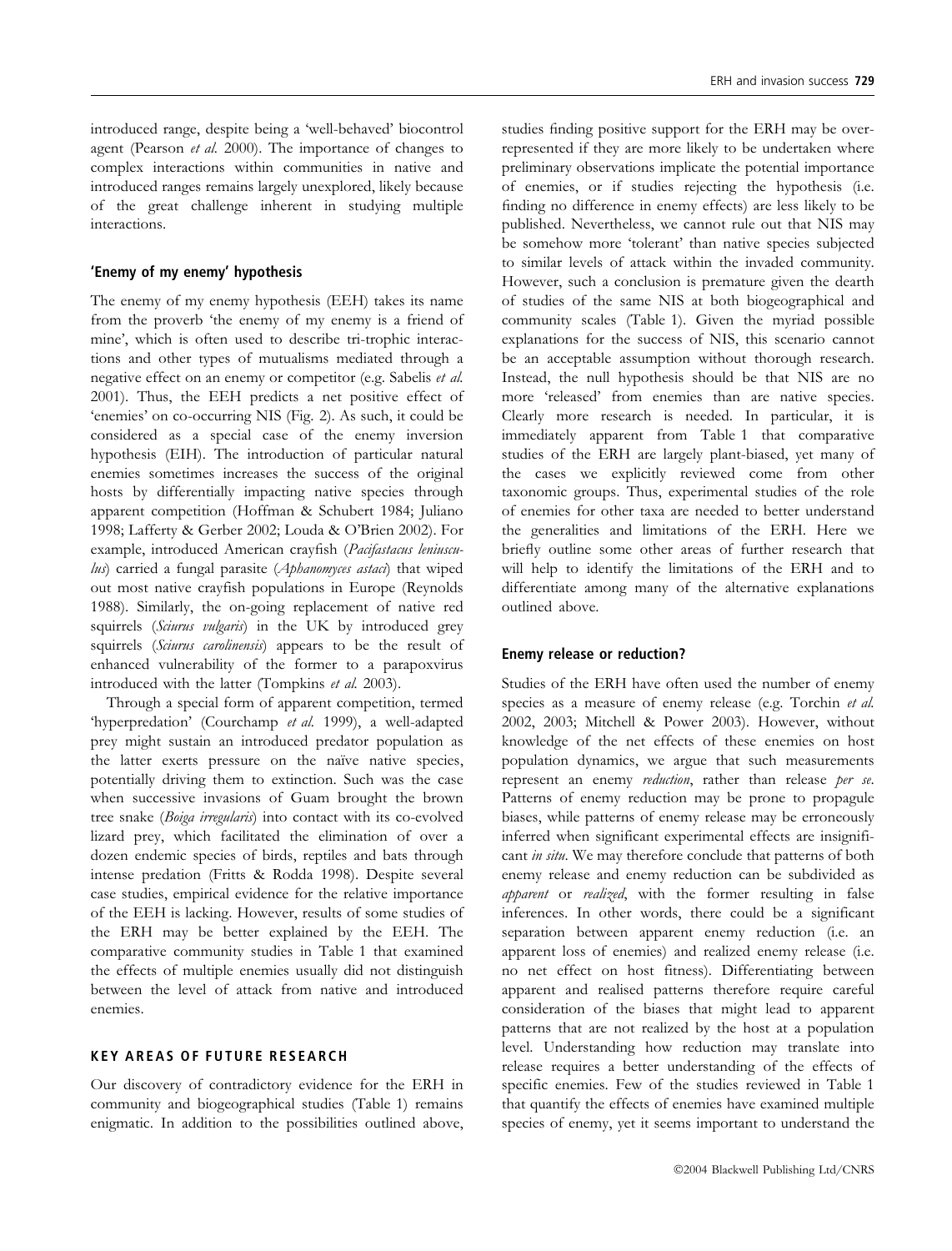interactions among different types of enemies. For example, a fruitful area of research may be quantifying the relative impacts of different types or 'functional groups' of enemies, like soil pathogens, root predators, herbivores and seed predators on plant hosts. Is the diversity of enemies per se a good predictor of host abundance or impact, or is it dependent upon the functional diversity of enemies, or upon a small number of enemies with particularly large effects (i.e. a 'lottery' effect)? In the case of the zebra mussel invasion of North America, Molloy et al. (1997) suggested that although no one enemy appears capable of significantly reducing zebra mussel populations, a diverse suite of enemies might have a limiting effect.

## Innocuous NIS

Notably absent from the ERH literature are studies of the impact of enemies on 'innocuous' NIS. A more informative test of the ERH than those reviewed in Table 1 would relate some measure of 'release' from enemies to the variation in impact or fitness among different NIS. Mitchell & Power (2003) found a relationship between the number of pathogens on NIS of plant and indices of 'invasiveness' or 'noxiousness' based on government reports. However, in addition to the problems with diversity comparisons outlined earlier, erroneous inferences could also result because qualification of NIS as 'invasive' or 'noxious' are often poorly and inconsistently defined (Richardson et al. 2000a; Chew & Laubichler 2003; Colautti & MacIsaac 2004). Nevertheless, a comparison of enemy release with the abundance or dominance of NIS should prove fruitful if empirical data are rigorous.

Perhaps an even better approach would be to examine multiple introduced populations of the same NIS that vary in their levels of abundance, dominance or impact (i.e. 'effect'). Callaway et al. (2004) noted high variability in the effects of soil pathogens on *Centaurea maculosa* among both native and introduced populations; results of soil sterilization ranged from a 24% decrease to a 900% increase in biomass. Although plants in the native range had, on average, a lower increase than those in the introduced range, no attempts were made to correlate pathogen release with the density of Centaurea at a population level. A correlation between the level of attack by enemies and the effect of the host at a population level would be an important first step in a comprehensive test of the ERH. The next logical step would be to attempt to equalize this variance through enemy exclusion and introduction experiments both in situ and in common garden experiments in both the native and introduced ranges. This would also allow for a distinction between the ERH and EIH as they predict opposite effects for the addition of particular enemies. The relative importance of ERH and EIH remains almost completely unexplored. Parallel common garden experiments in both ranges is particularly important for EICA experiments because phenotypic or life-history differences between populations may represent local adaptation to growing conditions in the common garden (e.g. solar incidence, day length).

Understanding how enemy attack varies over the time course of an invasion may prove to be another valuable area of research. How quickly do NIS accumulate native enemies over time, and how does this relate to the dynamics of invasion by the host? Is the accumulation of native and natural enemies responsible for the 'boom-and-bust' phenomenon that occurs in many introduced populations (Simberloff & Gibbons 2004)? What is the role of invasion 'vectors' in introducing more enemies from the native range of the host, both during and after invasion? The knowledge gained from comprehensive studies of NIS populations that pass through the invasion 'stages' could provide insights beyond those available from simple enemy exclusion experiments.

## The role of invasion vectors and bottlenecks

We are unaware of any studies that examine the effect of invasion vectors on co-introduced enemies, despite the potential importance of bottlenecks to the regulatory and compensatory release of NIS. For example, bottlenecks almost certainly act differently for ballast-mediated invertebrate introductions (Grigorovich et al. 2003) than for deliberately introduced plants for horticulture (Mack 2003) or for birds released by acclimatization societies in New Zealand (Duncan et al. 2003). In the first case, survival of parasites may depend on factors such as host residency time in a ballast tank, while in the latter two, humans may choose healthier individuals, or even treat them for disease, thereby excluding many pathogens and parasites. Invasion bottlenecks may differentially filter out enemies with the greatest impact, which could lead to a high regulatory release, because heavily infected hosts are less likely to survive introduction and become established. This suggests that regulatory release may be more important than compensatory release, but this remains to be tested.

## CONCLUSION

Studies of NIS that are abundant or dominant (i.e. stage IVb/V invaders sensu Colautti & MacIsaac 2004) often reveal that (i) the invader seems to 'perform' better in some way than conspecifics in the native range or congeners in the invaded community, and (ii) one or more natural enemies with known impacts are conspicuously absent from the introduced population. In countless systems, the ERH is inferred from these two points alone without critical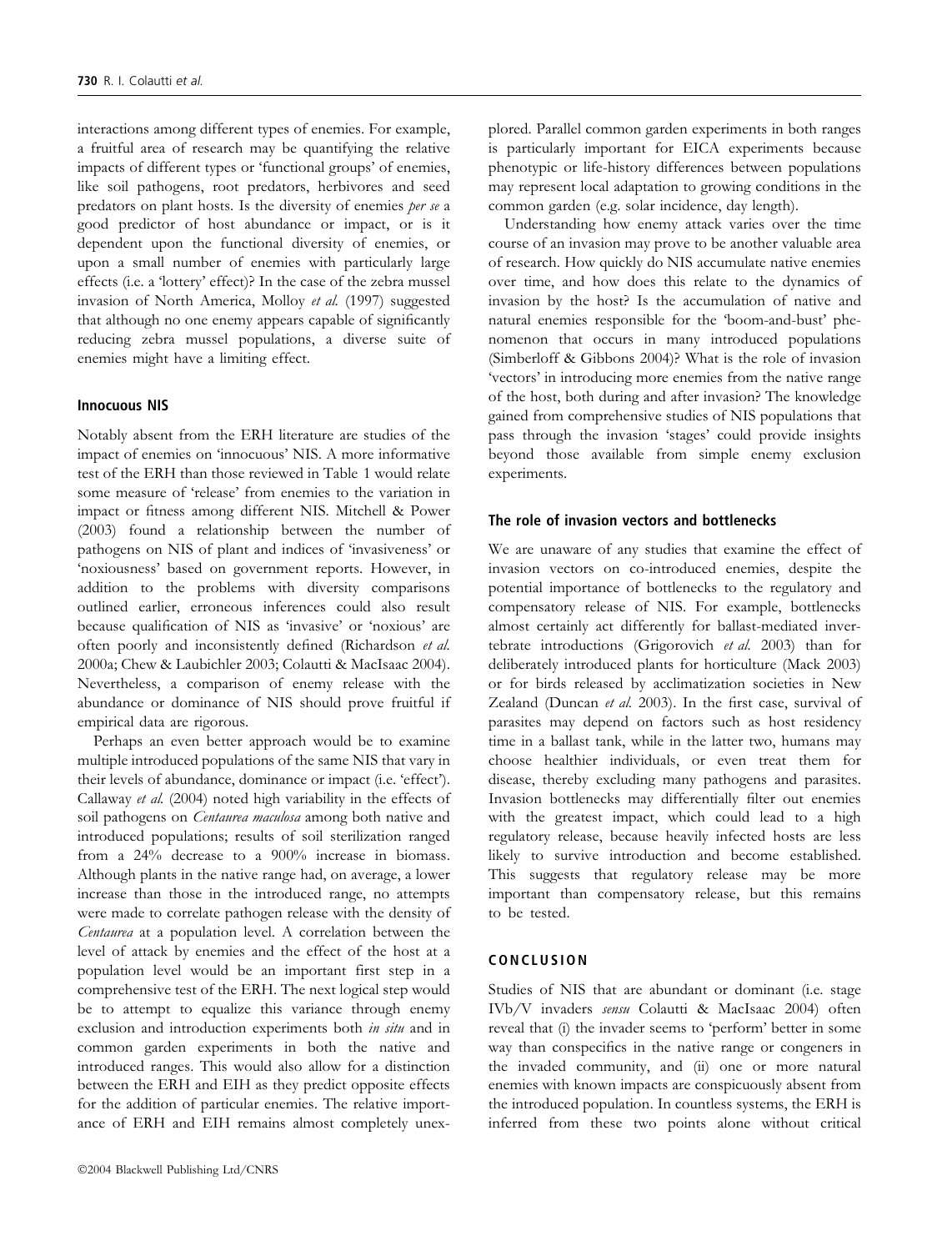hypothesis testing to confirm that enemy release is responsible. We caution against such uncritical acceptance of the ERH and its use as justification for biocontrol given that (i) all NIS, regardless of impact, are expected to lose some natural enemies during their uptake, transport and introduction, and (ii) the ERH is only one of many hypotheses that can explain the abundance and/or impact of a given invader (EIH, climatic variables, selection for 'invasive' genotypes, human disturbance, etc.)

Rather than discount the effects of some enemies on particular hosts, we assert that the ERH is often accepted without critical examination. Observing that stage IVb/V invaders are less affected by enemies at a biogeographical or community scale is only a first step in confirming the ERH, while enemy exclusion provides more crucial, but still circumstantial evidence. Next, a comparison of the effects of natural vs. native enemies on NIS and native species in the same community would help to differentiate between the ERH and the EIH. Finally, tests of the ERH, as with any competing hypothesis, should not seek to confirm the importance of enemies, but to reject the importance of other factors. Where multiple factors may be responsible, experiments should seek to identify their relative importance. Although this may seem to be a daunting task, we cannot overstate the importance of a more critical approach to the ERH. Such an approach will serve to expand our understanding of the complex processes that likely underlie biological invasions, and improve our ability to manage natural ecosystems.

#### ACKNOWLEDGEMENTS

We are most grateful to A.A. Agrawal and S.C.H. Barrett, M. Rejmánek and two anonymous reviewers for insightful comments on the manuscript. We also wish to thank C. Mitchell and M. Nuñez for stimulating insights on the ERH and feedback on an early version of the manuscript. Financial support to RIC, AR and HJM for this project came from NSERC Canada.

#### **REFERENCES**

- Agrawal, A.A. & Kotanen, P.M. (2003). Herbivores and the success of exotic plants: a phylogenetically controlled experiment. Ecol. Lett., 6, 712-715.
- Agrawal, A.A., Strauss, S.Y. & Stout, M.J. (1999). Costs of induced responses and tolerance to herbivory in male and female fitness components of wild radish. Evolution, 53, 1093–1104.
- Andersson, M. (1994). Sexual Selection. Princeton University Press, Princeton.
- Barrett, S.C.H. & Shore, J.S. (1989). Isozyme variation in colonizing plants. In: Isozymes in Plant Biology (eds Soltis, D.E. & Soltis, P.E.). Dioscorides Press, Portland, pp. 106–126.
- Beckstead, J. & Parker, I.M. (2003). Invasiveness of Ammophila arenaria: release from soil-borne pathogens? Ecology, 84, 2824-2831.
- Bellingham, P.J. (1998). Shrub succession and invasibility in a New Zealand montane grassland. Aust. J. Ecol., 23, 562-573.
- Bergelson, J. & Purrington, C.B. (1996). Surveying patterns in the cost of resistance in plants. Am. Nat., 148, 536–558.
- Bigger, D.S. & Marvier, M.A. (1998). How different would a world without herbivory be? A search for generality in ecology. Integr. Bio., 1, 60–67.
- Blaney, C.S. & Kotanen, P.M. (2001a). Effects of fungal pathogens on seeds of native and exotic plants: a test using congeneric pairs. *J. Appl. Ecol.*, 38, 1104-1113.
- Blaney, C.S. & Kotanen, P.M. (2001b). Post-dispersal losses to seed predators: an experimental comparison of native and exotic old field plants. Can. J. Bot., 79, 284–292.
- Blaney, C.S. & Kotanen, P.M. (2002). Persistence in the seed bank: the effects of fungi and invertebrates on seeds of native and exotic plants.  $É \oslash$  609–517.
- Blossey, B. & Nötzold, R. (1995). Evolution of increased competitive ability in invasive nonindigenous plants: a hypothesis. J. Ecol., 83, 887–889.
- Bruno, J.F., Stachowicz, J.J. & Bertness, M.D. (2003). Inclusion of facilitation into ecological theory. *Trends Ecol. Evol.*, 18, 119–125.
- Callaway, R.M., Thelen, G.C., Rodriguez, A. & Holben, W.E. (2004). Soil biota and exotic plant invasion. Nature, 427, 731– 733.
- Carr, D.E. & Eubanks, M.D. (2002). Inbreeding alters resistance to insect herbivory and host plant quality in Mimulus guttatus (Scrophulariaceae). Evolution, 56, 22–30.
- Chew, M.K. & Laubichler, M.D. (2003). Natural enemies metaphor or misconception? Science, 301, 52-53.
- Clay, K. (1995). Correlates of pathogen species richness in the grass family. Can. J. Bot., 73, S42-S49.
- Colautti, R.I. & MacIsaac, H.J. (2004). A neutral terminology to define invasive species. Divers. Distrib., 10, 135–141.
- Courchamp, F., Langlais, M. & Sugihara, G. (1999). Rabbits killing birds: modeling the hyperpredation process. *J. Anim. Ecol.*, 69, 154–164.
- Crawley, M.J. (1987). What makes a community invasible? In: Colonization, Succession and Stability (eds Gray, A.J., Crawley, M.J. & Edwards, P.J.). Blackwell Science, Oxford, pp. 429– 453.
- Cristescu, M.E.A., Hebert, P.D.N., Witt, J.D.S., MacIsaac, H.J. & Grigorovich, I.A. (2001). An invasion history for Cercopagis pengoi based on mitochondrial gene sequences. Limnol. Oceanogr., 46, 234–239.
- Daehler, C.C. (2003). Performance comparisons of co-occurring native and alien invasive plants: implications for conservation and restoration. Ann. Rev. Ecol. Evol. Syst., 34, 183–211.
- DeLoach, C.J. (1995). Progress and problems in introductory biological control of native weeds in the United States. In: Proceedings of the Eighth International Symposium on Biological Control of Weeds (eds Delfosse, E.S. & Scott, R.R.). CSIRO Publishing, Collingwood, pp. 111–112.
- Denoth, M., Frid, L. & Myers, J.H. (2002). Multiple agents in biological control: improving the odds? Biol. Con., 24, 20–30.
- DeWalt, S.J., Denslow, J.S. & Ickes, K. (2004) Natural-enemy release facilitates habitat expansion of the invasive tropical shrub Clidemia hirta. Ecology, 85, 471–483.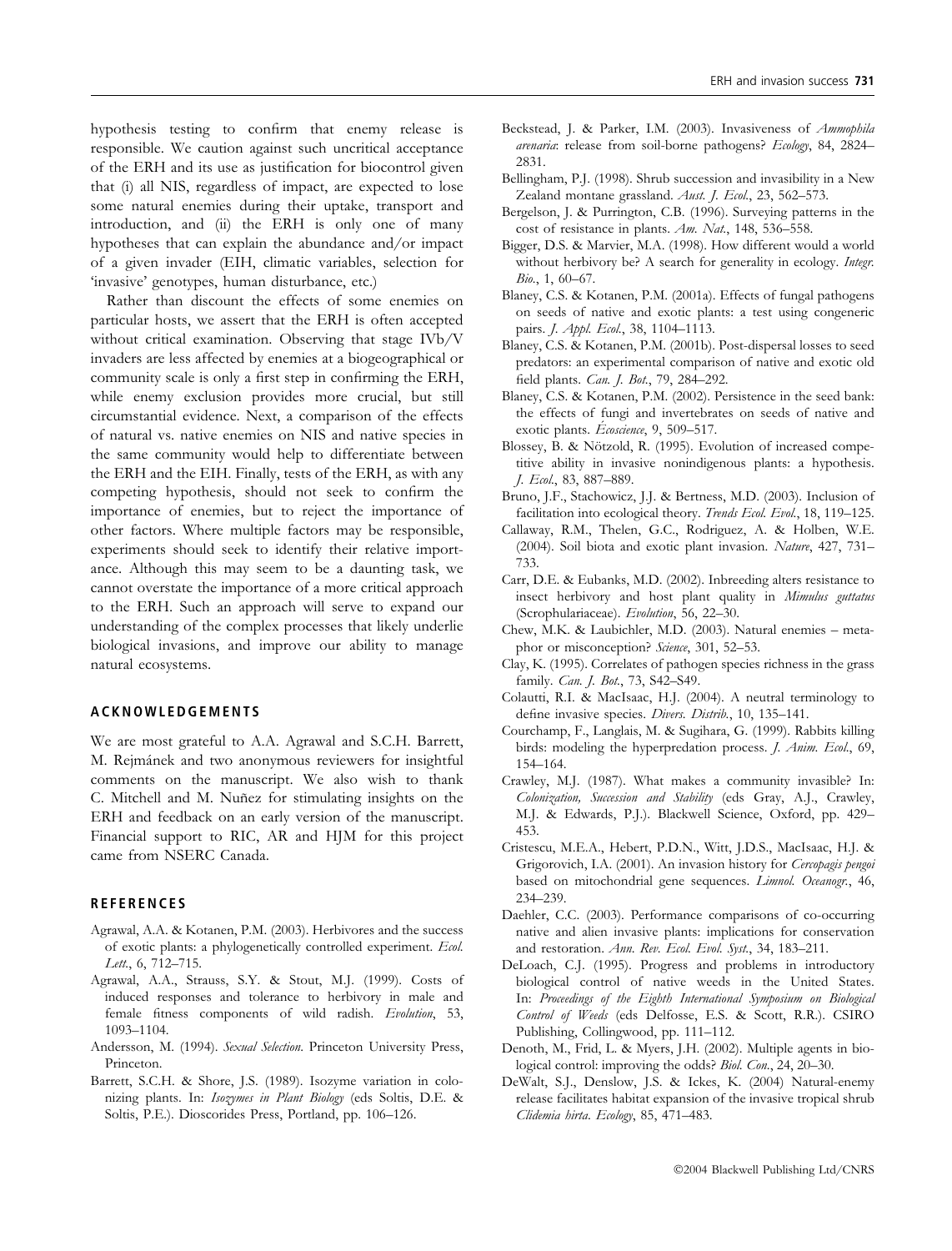- Duncan R.P., Blackburn, T.M. & Sol, D. (2003). The ecology of bird introductions. Ann. Rev. Ecol. Evol. Syst., 34, 71–98.
- Fenner, M. & Lee, W.G. (2001). Lack of pre-dispersal seed predators in introduced Asteraceae in New Zealand. N. Z. J. Ecol., 25, 95-99.
- Fritts, T.H. & Rodda, G.H. (1998). The role of introduced species in the degradation of island ecosystems: a case history of Guam. Ann. Rev. Ecol. Syst., 29, 113-140.
- Fritz, R.S. & Simms, E.L. (1992). Plant Resistance to Herbivores and Pathogens: Ecology, Evolution, and Genetics. University of Chicago Press, Chicago.
- Goergen, E. & Daehler, C.C. (2001). Inflorescence damage by insects and fungi in native pili grass (Heteropogon contortus) versus alien fountain grass (Pennisetum setaceum) in Hawai'i. Pac. Sci., 55, 129–136.
- Grigorovich I.A., Colautti, R.I., Mills, E.L., Holeck, K.H., Ballert, A. & MacIsaac, H.J. (2003). Ballast-mediated animal introductions in the Great Lakes: retrospective and prospective analyses. Can. J. Fish. Aquat. Sci., 60, 740–756.
- Grosholz, E.D. & Ruiz, G.M. (2003). Biological invasions drive size increases in marine and estuarine invertebrates. Ecol. Lett., 6, 700–705.
- Gross, E.M., Johnson, R.L. & Hairston, N.G., (2001). Experimental evidence for changes in submersed macrophyte species composition caused by the herbivore Acentria ephemerella (Lepidoptera). Oecologia, 127, 105–114.
- Hänfling, B., Carvalho, G.R. & Brandl, R. (2002). mt-DNA sequences and possible invasion pathways of the Chinese mitten crab. Mar. Ecol. Prog. Ser., 238, 307–310.
- Hoffman, G.L. Jr & Schubert, G. Jr (1984). Some parasites of exotic fishes. In: Distribution, Biology, and Management of Exotic Fishes (eds Courtenay, W.R. & Stauffer, J.R.). Johns Hopkins University Press, Baltimore, pp. 233–261.
- Hokkanen, H.M.T. & Pimentel, D. (1989). New associations in biological control: theory and practice. Can. Entomol., 121, 829–840.
- Holland, B.S. (2001). Invasion without a bottleneck: microsatellite variation in natural and invasive populations of the brown mussel Perna perna (L). Mar. Biotechnol., 3, 407-415.
- Hudson, P.J., Rizzoli, A., Grenfell, B.T., Heesterbeek, H. & Dobson, A.P. (2002). The Ecology of Wildlife Diseases. Oxford University Press, Oxford.
- Juliano, S.A. (1998). Species introduction and replacement among mosquitoes: interspecific resource competition or apparent competition? Ecology, 79, 255-268.
- Keane, R.M. & Crawley, M.J. (2002). Exotic plant invasions and the enemy release hypothesis. Trends Ecol. Evol., 17, 164-170.
- van Kleunen, M. & Schmid, B. (2003). No evidence for an evolutionary increased competitive ability in an invasive plant. Ecology, 84, 2816–2823.
- Kolar, C. & Lodge, D.M. (2001). Progress in invasion biology: predicting invaders. Trends Ecol. Evol., 16, 199-204.
- Lafferty, K.D. & Gerber, L.R. (2002). Good medicine for conservation biology: the intersection of epidemiology and conservation theory. Con. Bio., 16, 593-604.
- Leger, E.A. & Rice, K.J. (2003). Invasive California poppies (Eschscholzia californica Cham.) grow larger than native individuals under reduced competition. Ecol. Lett. 6, 257-264.
- Lesica, P. & Miles, S. (1999). Russian olive invasion into cottonwood forests along a regulated river in north-central Montana. Can. J. Bot., 77, 1077-1083.
- Lively, C.M. (1999). Migration, virulence, and the geographic mosaic of adaptation by parasites. Am. Nat., 153, S43–S47.
- Louda, S.M. & O'Brien, C.W. (2002). Unexpected ecological effects of distributing the exotic weevil Larinus planus (F.) for the biological control of Canda thistle. Con. Bio., 16, 717–727.
- Louda, S.M., Pemberton, R.W., Johnson, M.T. & Follett, P.A. (2003). Nontarget effects – the Achilles' heel of biological control? Retrospective analyses to reduce risk associated with biocontrol introductions. Ann. Rev. Ent., 48, 365–369.
- MacIsaac, H.J., Grigorovich, I.A. & Ricciardi, A. (2001). Reassessment of species invasion concepts: the Great Lakes basin as a model. Biol. Inv., 3, 405–416.
- Mack, R.N. (2003). Global plant dispersal, naturalization, and invasion: pathways, modes and circumstances. In: *Invasive Species*: Vectors and Management Strategies (eds Ruiz, G.M. & Carlton, J.T.). Island Press, Washington, pp. 3–30.
- Maron, J.L. & Vilà, M. (2001). When do herbivores affect plant invasion? Evidence for the natural enemies and biotic resistance hypotheses. Oikos, 95, 361–373.
- McFadyen, R.E.C. (1998). Biological control of weeds. Ann. Rev. Entomol. 43, 369–393.
- Memmott, J., Fowler, S.V., Paynter, Q., Sheppard, A.W. & Syrett, P. (2000). The invertebrate fauna on broom, Cytisus scoparius, in two native and two exotic habitats. Acta Oecol., 21, 213–222.
- Mitchell, C.E. & Power, A.G. (2003). Release of invasive plants from fungal and viral pathogens. Nature, 421, 625–627.
- Molloy, D.P., Karatayev, A.Y., Burlakova, L.E., Kurandina, D.P. & Laruelle, F. (1997). Natural enemies of zebra mussels: predators, parasites, and ecological competitors. Rev. Fish. Sci., 5, 27–97.
- Novotny, V., Miller, S.E., Cizek, L., Leps, J., Janda, M., Basset, Y. et al. (2003). Colonising aliens: caterpillars (Lepidoptera) feeding on Piper aduncum and P. umbellatum in rainforests in Papua New Guinea. Ecol. Entomol., 28, 704–716.
- Paterson, A.M., Palma, R.L. & Gray, R.D. (1999). How frequently do avian lice miss the boat? Implications for coevolutionary studies. Syst. Biol., 48, 214–223.
- Pearson, D.E. & Callaway, R.M. (2003). Indirect effects of host-specific biological control agents. Trends Ecol. Evol., 18, 456–461.
- Pearson, D.E. & Ortega, Y.K. (2001). Evidence of an indirect dispersal pathway for spotted knapweed, Centaurea maculosa seeds, via deer mice, Peromyscus maniculatus, and great horned owls,Bubo virginianus. Can. Field Nat., 115, 354.
- Pearson, D.E., McKelvey, K.S. & Ruggiero, L.F. (2000). Nontarget effects of an introduced biological control agent on deer mouse ecology. Oecologia, 122, 121–128.
- Poulin, R. & Mouillot, D. (2003). Host introductions and the geography of parasite taxonomic diversity. J. Biogeogr., 30, 837– 845.
- Radho-Toly, S., Majer, J.D. & Yates, C. (2001). Impact of fire on leaf nutrients, arthropod fauna and herbivory of native and exotic eucalypts in Kings Park, Perth, Western Australia. Aust.  $Ecol.$ , 26, 500–506.
- Reinhart, K.O., Packer, A., Van der Putten, W.H. & Clay, K. (2003). Plant–soil biota interactions and spatial distribution of black cherry in its native and invasive ranges. Ecol. Lett., 6, 1046-1050.
- Reynolds, J.D. (1988). Crayfish extinctions and crayfish plague in central Ireland. Biol. Con., 45, 279–285.